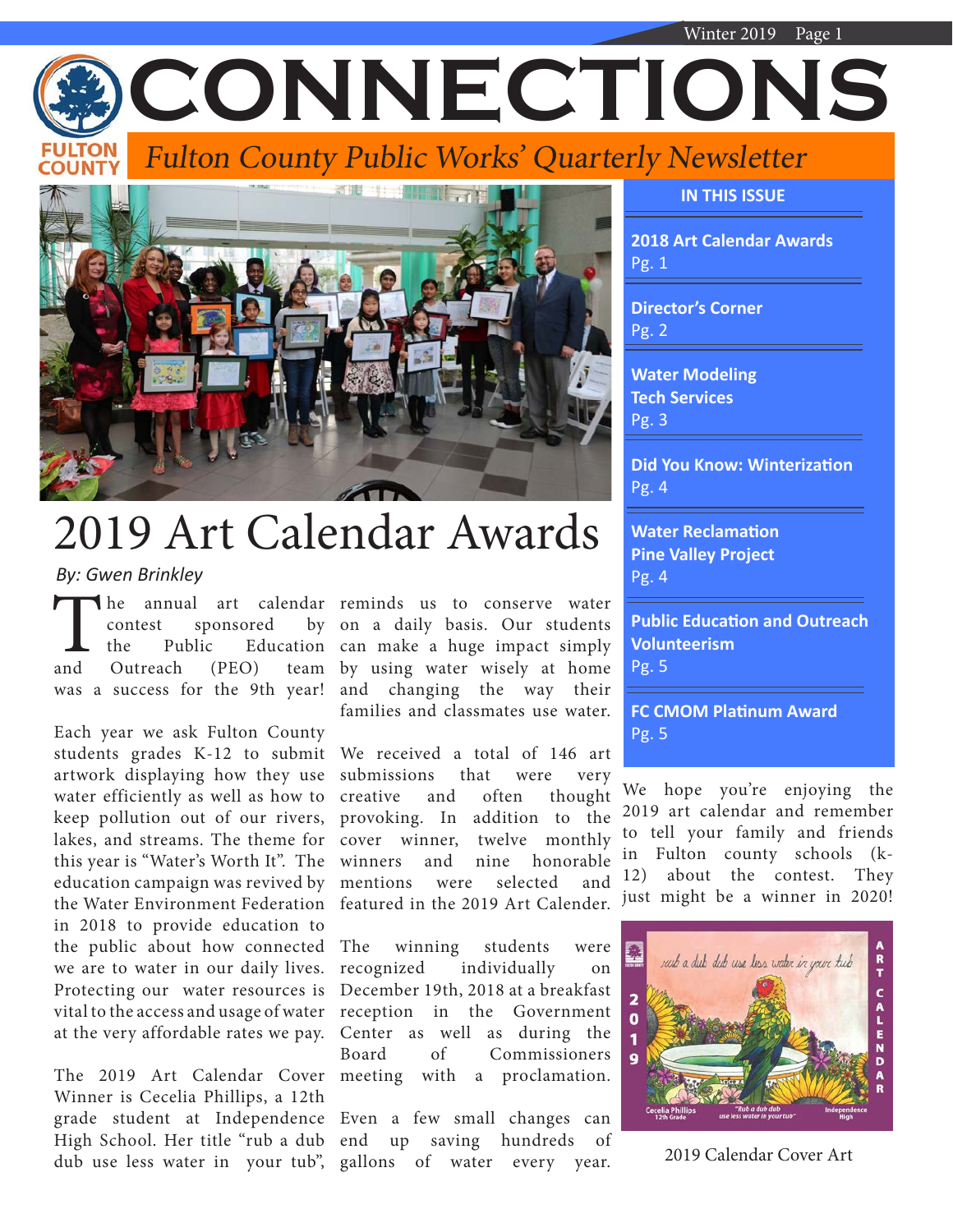#### |Connections~Fulton County Public Works Winter 2019 Page 2

### Director's Corner *By: David Clark*

Welcome to 2019 and I hope that everyone had a joyous holiday season.

The Board of Commissioners have finalized the operating budget for 2019 and one of the key components of the budget is the Pay for Performance program. As many of you know, the Pay for Performance program has two main elements – 1) an overall customer service goal of 80% of all



Fulton County residents being satisfied or extremely satisfied with the level of service provided and 2) five key performance measures tied directly to Public Works providing services to the citizens. For those departments that meet both of these elements, a bonus will be paid to all current employees who have been employed with Fulton County since July 1, 2018.

It is with great pride that I can announce that Public Works has met all of the customer service standards and the 2018 key performance measures. Therefore, Public Works staff should expect to receive a 3% bonus for our hard work in 2018. All bonus checks will be presented to staff on February 22nd. It will be a separate check issued that will be taxed at a flat rate of 22% for federal taxes and 5.75% for state taxes. For those employees that participate in the Deferred Compensation program, your normal contribution will also be made based on the bonus amount and the percentage you have elected.

Additionally, as part of the 2019 Operating Budget, the Board of Commissioners decided to include a 3% Cost of Living Adjustment (COLA) for all employees. These COLAs will be included in the first pay check after July 1, 2019. Thank you for your commitment to Customer Service and efficient operations of Public Works in 2018. It is my intention to continue raising the delivery of services provided to the residents of Fulton County in 2019. Be on the lookout for our goals for 2019 in the coming weeks.

| <b>Welcome!</b>                                                  | <b>Promotions</b>                                         |
|------------------------------------------------------------------|-----------------------------------------------------------|
| <b>New Employees</b>                                             | Desmond Kajim<br>Crew Supervisor, Sr.                     |
| Lee Bass<br>Environmental<br>Water Technician                    | Aaron Freeman<br>Crew Supervisor, Sr.                     |
| George Byroo<br>Maintenance Worker, Sr.                          | Nicole Wright<br><b>Contract Operations Administrator</b> |
| Joffre Larkin<br>Maintenance Worker, Sr.<br>(Returning Employee) | Michael Pendley<br>Crew Supervisor Sr, Water & Sewer      |
|                                                                  | John Cochran<br>General Supervisor, Water & Sewer         |

## Green Tips for Our Lives

New year means a new opportunity to add a little green to your routine! Use the pointer below to make a difference in your water footprint this year.

**Take a shorter shower:** You'll help avoid dry skin and cut down on your water and energy bills at the same time. The average daily shower habit adds up to 204 pounds of pollutants being emitted annually for an electric-powered water heater and 94 pounds for a natural gas-fueled water heater according to the NRDC. Aim to limit your shower to 5 minutes or less, and turn off the water when shaving!

### Public Works By the Numbers December 2018

|                        | 666.31 MG    | Total Water<br>Distributed                                  |  |
|------------------------|--------------|-------------------------------------------------------------|--|
|                        | 9.58 %       | Non-revenue water<br>(annualized)                           |  |
|                        | 28           | Meters Replaced                                             |  |
|                        | 1,960.75 MG  | Total Wastewater<br>Treated                                 |  |
|                        | 6,883,956 sf | Sewer Easement<br>Cleared                                   |  |
| <i>NATER RESOURCES</i> | 192          | Water and Sewer<br>Permits Processed                        |  |
|                        | 5            | <b>Sewer Overflow</b><br>$>10,000$ gallons<br>(major spill) |  |
|                        | 0            | Sewer Overflow<br>$<$ 10,000 gallons<br>(minor spill)       |  |
|                        | 500          | People Reached by<br>PEO Staff                              |  |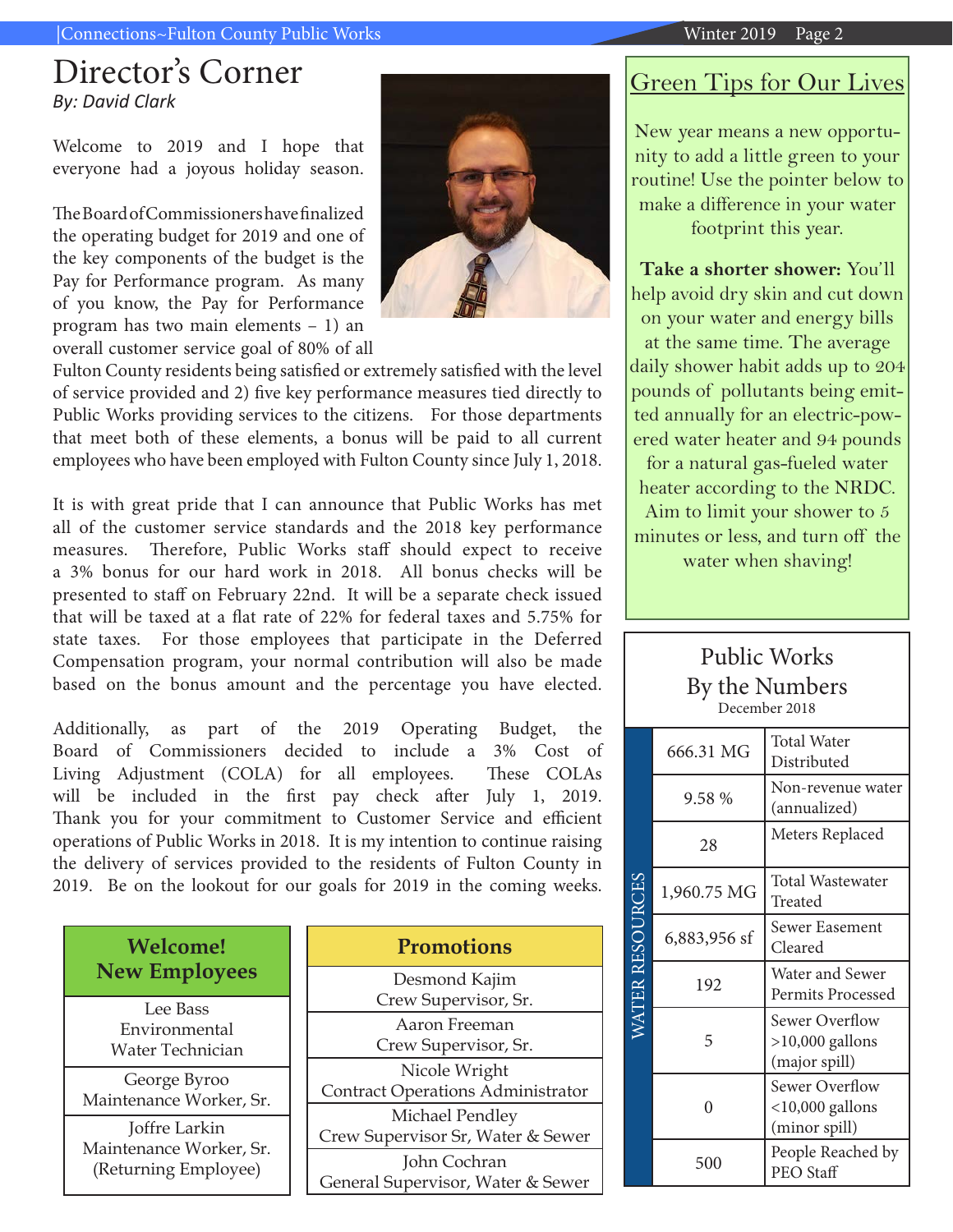# **Technical Services: Water Modeling**

### *By: Adriana Bustillos Lefkovits*

A hydraulic model is a computer simulation of a water system used to predict the performance of it. Water models are tools used not only to evaluate system pressures, flows and hydraulic grade lines but also to solve a wide variety of issues including system planning, energy management, water loss, emergency response, water quality such as water age, track disinfectant residuals, reduce disinfection by-products, among other applications.



**Model of the North Fulton Water Distribution System**

Fulton County water distribution system covers the northern area of the County from north of the Chattahoochee River which is our drinking water supply. Water is treated to above drinking water standards at the Tom Lowe Atlanta-Fulton County Water Treatment Plant, and distributed to our system to satisfy a maximum demand of 45 MGD. The system serves the cities of Johns Creek, Alpharetta, Milton, and 80% of Roswell; and approximately 243,000 people. It consists of around 1,200 miles of pressurized water lines with diameters ranging from 8 to 54 inches, three booster pump stations, three ground storage tanks, nine elevated tanks (for a total storage capacity of 16.7 MG), 15,000 fire hydrants, and approximately 21,000 valves and related equipment. The Technical Services Division is currently working with a consulting firm to update the water model to reflect the most recently developments and their associated demands.

Fulton County's Water Resources staff is always seeking to provide customers with a safe, reliable, continuous supply of highquality drinking water while managing operation costs. We have found our water model to be a powerful tool that helps us understand the infrastructure and operations needed to support a network of growing residential and commercial consumers as well as enable more proactive and responsive decision making, delivering better customer service, and ensuring employee satisfaction.



**A zoomed view of the water distribution system shows clean water supply marked as a standard by the color blue. Pipes, junctions, and tanks are present on the map based on their GPS location on the ground.**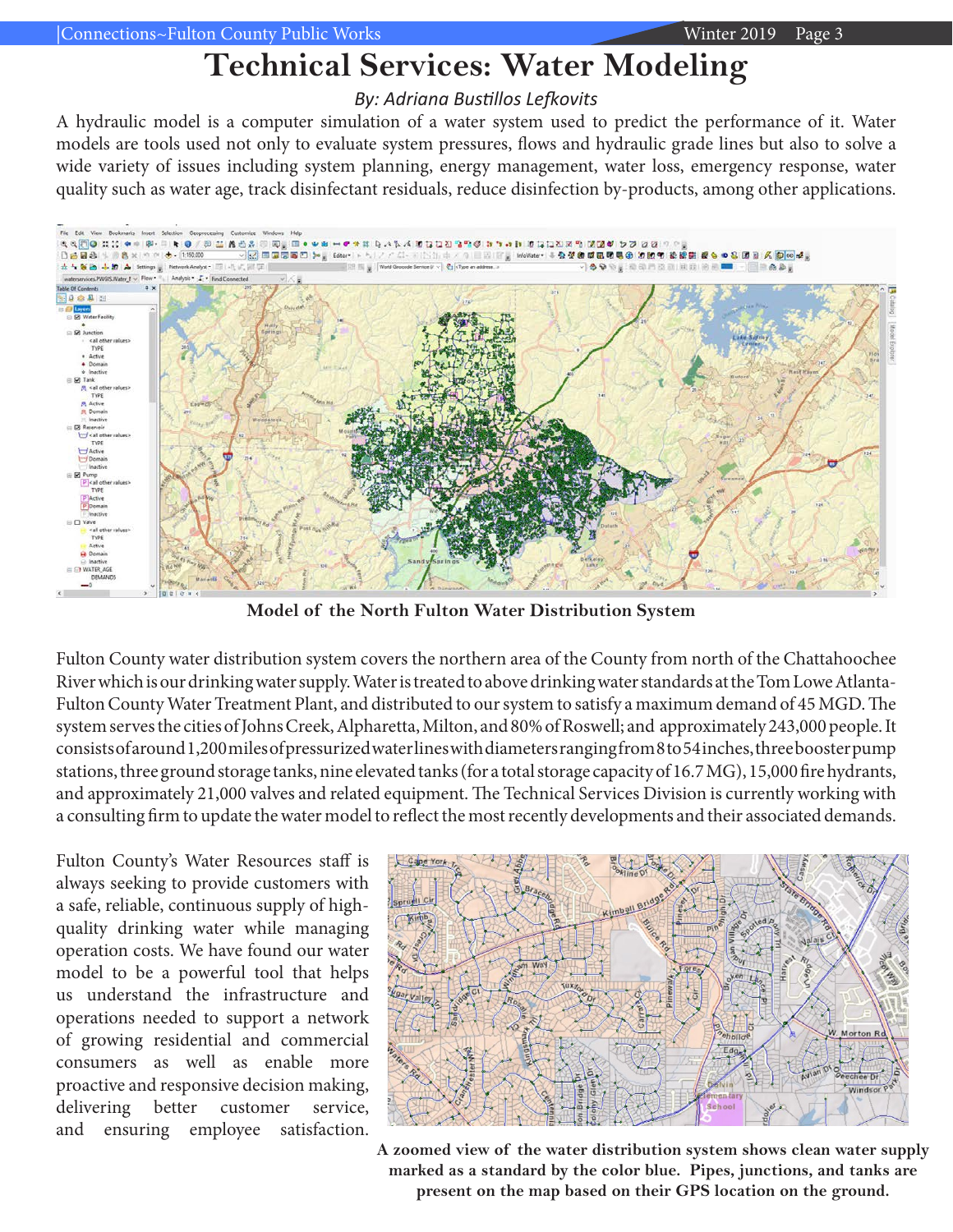#### |Connections~Fulton County Public Works Winter 2019 Page 4



When sub-freezing temperatures hit, your home's plumbing system can be at risk for frozen and burst pipes, which can cause costly water damage. By taking a few simple precautions before and during a freeze, we can save ourselves this worry and expense.

Wrapping any exposed pipes with insulation, sealing openings in your home's foundation or walls, and installing covers on outdoor faucets can help prepare your pipes for winter.



When a freeze hits, let a penciltip sized stream run from your faucets to keep water moving, and open your under-sink cabinets to allow heat to circulate. In case the worst should happen, be sure that everyone in your home knows where to find your main water shutoff and how to operate it.

If you do have a frozen pipe in your home, shut off the water, allow the pipe to thaw, and inspect it for any signs of stress or damage. When in doubt, call a licensed plumber to inspect or replace the pipe before turning the water back on.



You can download our winterization fact sheet from the Public Works web page, or contact:

Amy Warnock at 404-612-8006 or amy.warnock@fultoncountyga.gov for more information.

# [Winterization Fact Sheet](http://www.fultoncountyga.gov/images/stories/WR2/2017/Protect_Your_Pipes_Fact_Sheet.pdf)



# Fulton County Sewer: Pine Valley Project

### *By: Mike Loggins*

The South Fulton sewer system experienced a pipe failure on a 48" sewer line that flows to the Deep Creek pumping station. This was discovered two days before Christmas and South Fulton sewer employees along with Veolia worked over the holidays to coordinate efforts to bypass this section of pipe. South Fulton sewer maintenance, along with Tech Services, have been working with the contractor to plan pipe repair/rehab methods. Work is ongoing and could take a month to complete.



**County Manager Dick Anderson visits pipe repair/rehab project in South Fulton in the early days of 2019.** *Pictured L-R, Mike Loggins-South Fulton Sewer Superintendent, OP Shukla- Operations Administrator, Dick Anderson-County Manager, Ellis Kirby-Deputy Chief Operating Officer Infrastructure, Roy Barnes-Deputy Director Water Reclmation/Wastewater* 

### **Upcoming Events**

**Quarterly Meetings (Public Works Staff)** February 12th WROC 2:30 PM February 13th Gov't Center 1:30 PM February 14th SFMOC 7:30 AM

**Winterization Workshop** QLS Acres Senior Center 4001 Danforth Rd Atlanta, GA 30331 February 11, 2019 10:00 AM

**FC Holiday-President's Day** Monday, February 18, 2019

**Adopt-a-Stream Chemical Workshop** Johns Creek Environmental Campus 8100 Holcomb Bridge Rd Roswell, GA 30022 February 23, 2019 9:00 AM

**World Water Day Storm Drain Stenciling Project** Johns Creek Environmental Campus 8100 Holcomb Bridge Rd Roswell, GA 30022 March 22, 2019 9:00 AM

Contact the PEO department at (404) 612-7400 to learn more about how to register for events.